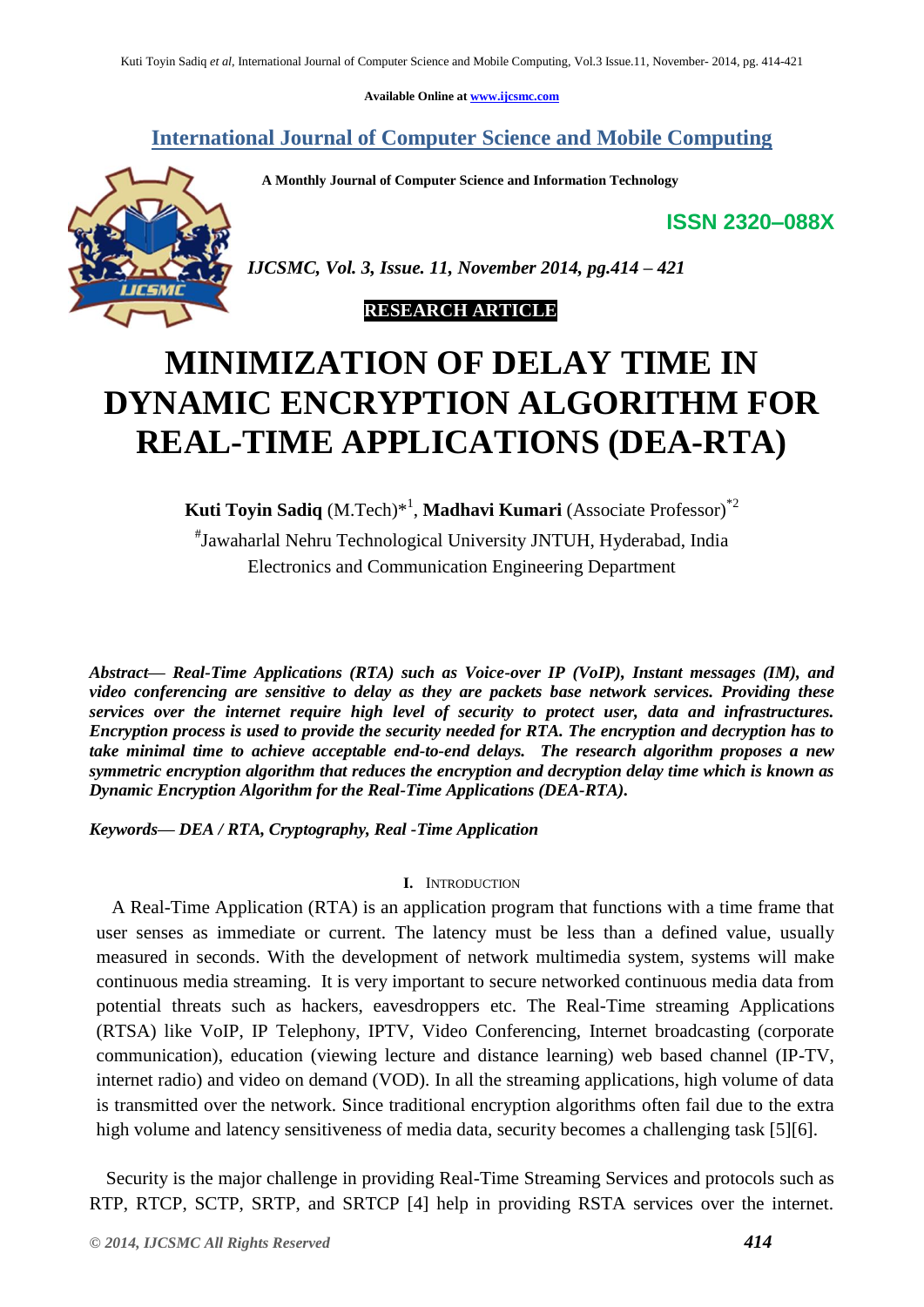Secure Real-Time Transport Protocol (SRTP) defines a profile of Real-Time Transport Protocol (RTP) intended to provide encryptions, message authentication, integrity, and replay protection to the RTP data in both unicast and multicast applications [10].

Securing RSTA has been an active area of research and many solutions have been proposed to secure the communication keeping in mind the difficulties involved in real-time communication in mind. Since the real-time traffic packets are smaller in size and are processed in real-time they cannot be encrypted like data packets. The most important factor to consider in real-time traffic is limiting the delay of each packet within the maximum acceptable limits. Securing the real-time packets account to a major part of the packet delay in addition to the network and transport delays.

Encryption provides the much needed security for RTSA services over the internet. Encryption/decryption latency is a problem for any cryptographic protocol, because much of it results from the computation time required by underlying encryption algorithm.

AES protocol (AES has been chosen to be used in Universal Mobile Telecommunication System UMTS; third generation networks 3G, and mobile networks [7]. Existing security protocols are not suitable for Real-Time Applications because of long delay they impose on packets. For this reason, the need to design an algorithm that have a better delay time even than AES and a better level of security [5].

One of the major factors that affect delay time and security level is the key length [3], a security key that is 56-bit long takes less delay but can be easily broken, a key of 192-bit long needs more processing time and power but provides higher level of security and not suitable for RTA. Another factor that can affect the encryption and decryption delay is complexity of the algorithm [12].

DEA algorithm has been designed with two major factors in mind, first, time needed for encryption algorithm like 3-DES, AES-Rijndael, and RSA [1] takes longer time and are not appropriate for Real-Time Applications. Second, the level of security should be high enough so attackers cannot obtain the encryption/decryption key easily [5].

# **II.** GENERAL SECURITY CONSIDERATIONS

Cryptography is divided into two main categories, the first and the most common category is called *classical cryptosystem encryption algorithms* (also called *single-key or symmetric*) [3].

Symmetric encryption also referred to as conventional encryption or single-key encryption is a form of cryptosystem in which encryption and decryption are performed using the same key. Symmetric encryption transforms plaintext into ciphertext using a secret key and an encryption algorithm. Using the same key and a decryption algorithm, the plaintext is recovered from the ciphertext [1]. The most common Algorithm within this category is named Data Encryption Standard (DES), it runs on the key length of 56-bit and it could be implemented inside hardware as well as software by executing this algorithm 16 times, but the key is considered un-secure as a result of the length [9]. The triple DES (3-DES) which is an improvement over the DES has two attractions that assure its widespread use. First, with its 168-bit key length, it overcomes the vulnerability to brute-force attack of DES. Second, the underlying encryption algorithm in 3-DES is the same as in DES. This algorithm has been subjected to more scrutiny than any other encryption algorithm over a longer period of time, and no effective cryptanalytic attack based on the algorithm rather than brute force has been found [1]. 3-DES executes the algorithm 3 times and it runs on the key of 192-bit long, which tends to make the computation time long and not suitable for RTA [13].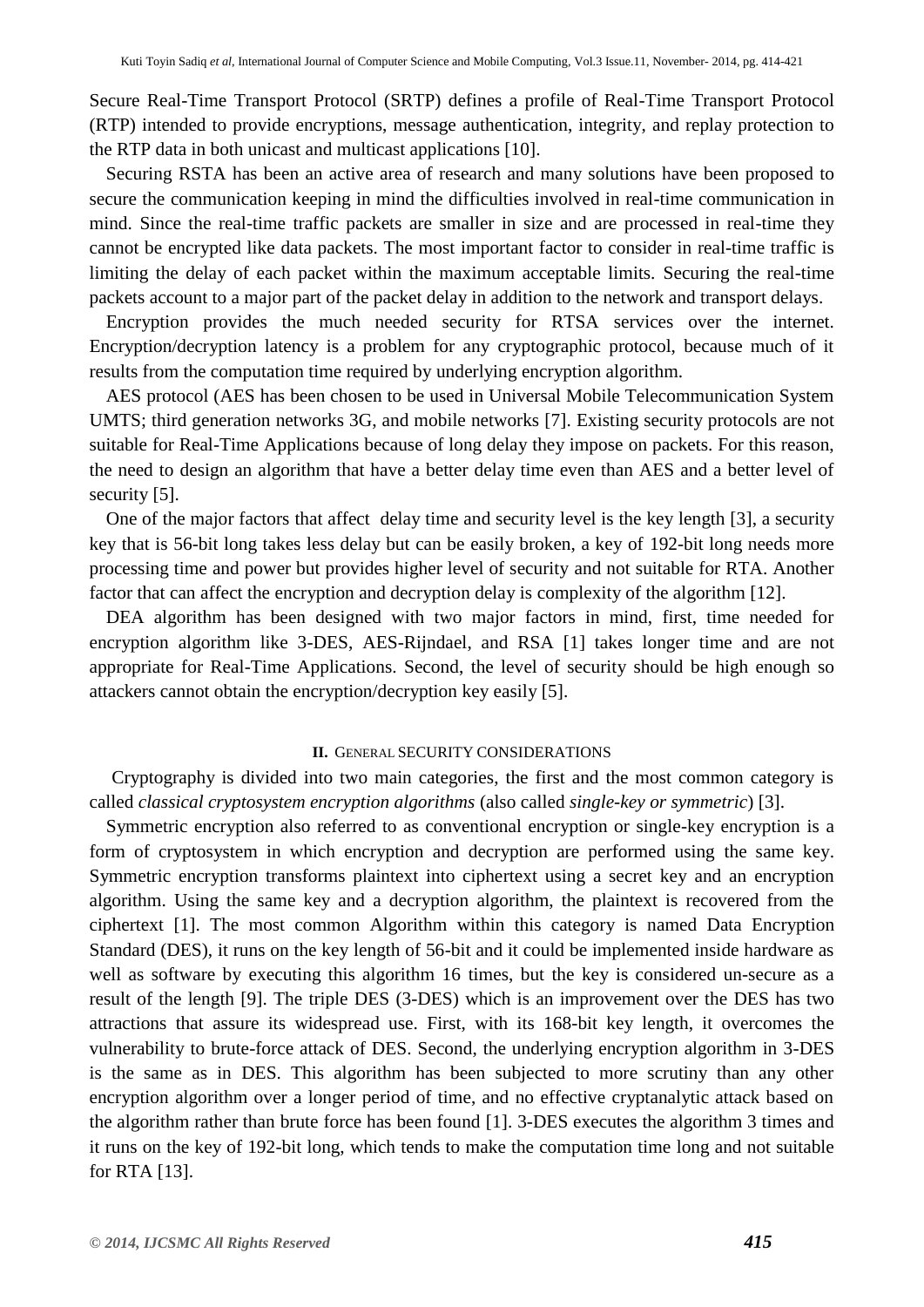Advanced Encryption Standard (AES) is usually another algorithm on the first category which offers much increased security than DES as well as perform it in 3 to 10 less computational power than 3-DES [15].

AES is a block cipher intended to replace DES for commercial applications. It uses a 128-bit block size and a key size of 128, 192, or 256 bits.

AES does not use a Feistel structure. Instead, each full round consists of four separate functions: byte substitution, permutation, arithmetic operations over a finite field, and XOR with a key which tends to make this protocol well suited for RTA encryption/decryption similar to voice as well as signalling  $[4] [5][1]$ .

The primary weaknesses in the symmetric encryption algorithms are usually keeping this single shared key secure and key distribution which usually yields another method to cryptography known as Asymmetric Encryption or Public key cryptosystem, which represents second category of cryptosystems [8].

The second category is called asymmetric cryptosystem algorithms which uses two keys instead of one [11]. One of the keys is used to encrypt the message and is called public key and the second is used to decrypt the message and called private key. The two keys are mathematically related. Some of the most commonly asymmetric algorithms are the RSA and Diffie-Hellman [5].

In Diffie-Hellman algorithm which is based on the discrete logarithm problem, the users share a common secret key and it is an example of asymmetric key exchange protocol [3]. It allows users to share a secret key securely over the public network (internet). Once the key is being shared then both parties can use it for both encryption and decryption of messages using symmetric cryptography. This algorithm is used in IPSec and Secure Shell (SSH) protocols [5].

# **III.**THE DEA-RTA ALGORITHM

In DEA algorithm, we claim that the algorithm has a minimum message delay which should be kept to less than 400ms in RTA [12]. In our algorithm the key plays the major role in providing higher level of security where; the key is 1024-bit long, the key is randomly chosen which makes it harder to intercept, a new key is delivered in each packet which makes it very difficult to guess [4]. The key is used to randomly generate the indexes of the index table at the sender and the receiver sides. Indexes are not send over the network or in any mean, rather they should be created based on a shared mathematical formula, so the attacker need to guess the 128 entries of the index table in a very short time; which make it very difficult to obtain the key and the attacker will hear noise in best the cases[5].

#### **IV.**PROPOSED SYSTEM

The Dynamic Encryption Algorithm for Real-Time Applications DEA-RTA consists of the following processes.

#### *A. Index Generation*

Connection is initiated by sending an initial packet to the other communicating party. The initial packet depends on the operations performed at the sender side according to a shared mathematical formula [4]. In this module the initial table size is (32\*32) rows and columns, the table entries values are ranging from 0-F (14). Both, the sender and the receiver should have the same copy of the initial table, the initial table is not secret it could be announced to the public. The shared value is randomly generated or selected by the user, the size of this value is not specified, it is recommended use a value that is not less than 10 digits size [5]. The shared value is the most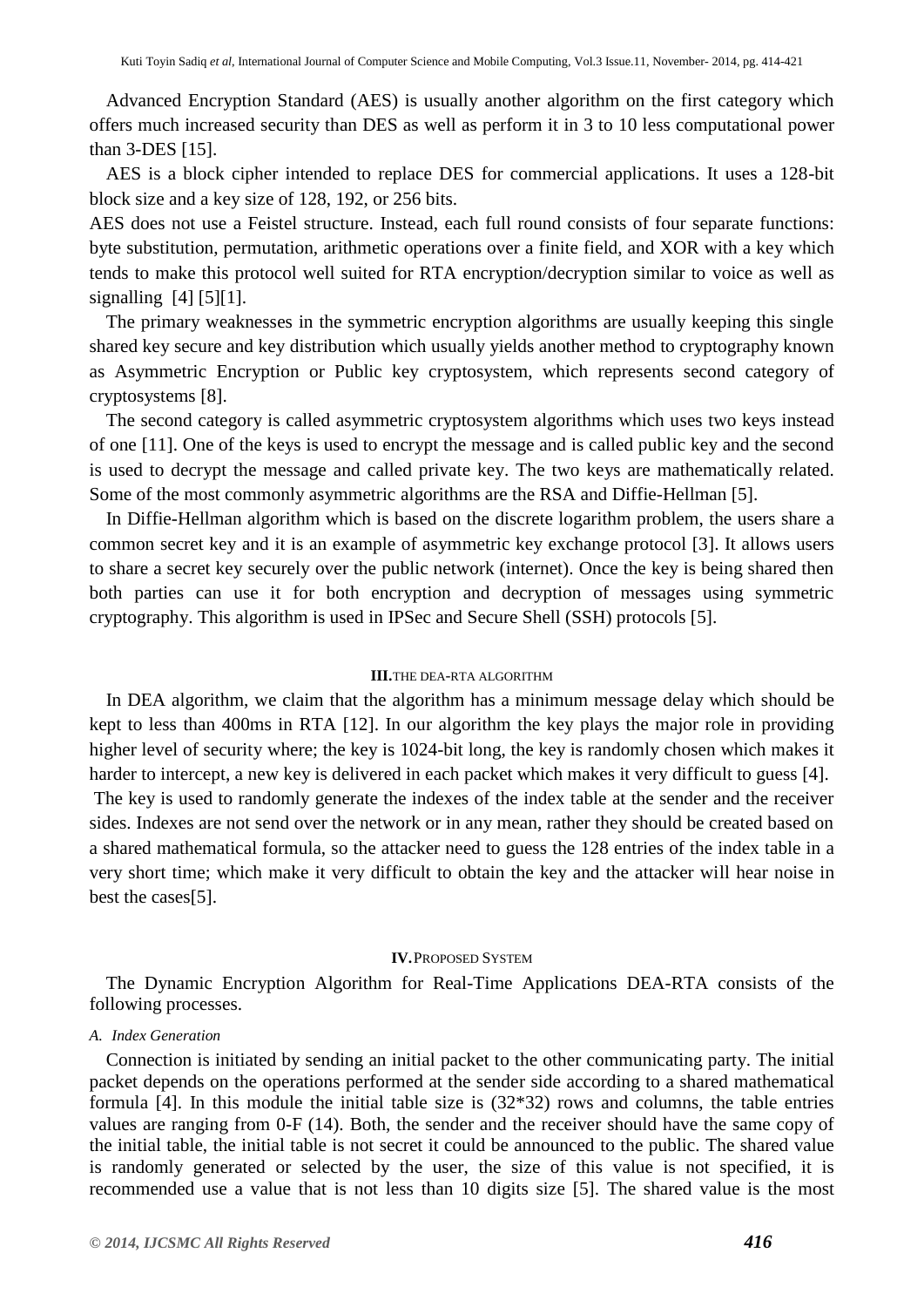important component of the system, so it must be kept and exchanged securely; for this reason the Diffie-Hellman or any other key exchange scheme is proposed [4]. The shared value is not fixed during the communication session, the sender or the receiver may choose to change this value at any time during the communication, accordingly the other communicating party must be informed. The system could be configured to change the shared value either manual (i.e. by the user) or periodically according to some statistical information (i.e. size of the sent/received data, time-slice, randomly or any other criteria) [5].



*Fig. 1 table of indexes*

# *B. The Extracted Indexes*

The circular left shift and circular down shift is performed. The table of indexes generated after performing left and down circular shifts respectively according to the values the extracted from the shared value [5]. The table of extracted indexed is generated out of the shifted initial table starting from the (leftmost and top-corner) and continue row wise until the last element of the table (rightmost, down corner), where the first two digits represent the first index, the next two digits represent the second index and so on, for example, from Figure 3 (C1 is the 1st index, B7 is the 2nd index, 4E is the 3rd index,….., and 8B is the 512th index), in this case we will have 512 indexes. The output table is called the Table of Indexes.

| Indexes Extraction                                                                                                                                                                                                                                                                                                                                                                                                                | ٨                  | <b>Initial Table</b>                        | Shared Value 2 A |
|-----------------------------------------------------------------------------------------------------------------------------------------------------------------------------------------------------------------------------------------------------------------------------------------------------------------------------------------------------------------------------------------------------------------------------------|--------------------|---------------------------------------------|------------------|
| D9 98 1F 32 66 4D B9 85 8D 99 FA E3 22 0A 54 DE<br>8F 02 A9 A7 46 37 FE 07 40 16 CF 74 F5 E1 44 65                                                                                                                                                                                                                                                                                                                                |                    | Shifts                                      | Retrieve Message |
| 5C 5B 89 C7 B9<br>02<br>85<br>E1<br>64<br>37<br>A3<br>1E<br>C <sub>9</sub><br>17.47<br>71 12 8F F9 74 8F<br>39<br>22<br>D9 82 6C<br>04 F2<br>E1<br>43<br>73<br>2C A6 34 1E<br>74<br>3D<br>75<br>B1<br>81<br>88<br>$_{\rm RC}$<br>DA<br><b>9D</b><br>43 B7<br>61                                                                                                                                                                   |                    | Extract Indexes                             | XoR (Encryption) |
| 6D D7 F2 36<br>99<br>39<br>73<br>63<br>D7<br>8F<br>CS<br>0B<br>7A<br>D9<br>91 44 FB<br>A <sub>R</sub><br>30<br>96<br>1B<br>EE<br>E <sub>3</sub><br>9F<br>79<br>R<br>29<br>C <sub>0</sub><br>D <sub>9</sub><br>D1<br>45<br>8C FO<br>99<br>E8<br>1E<br>38<br>Œ<br>27 D5 C8<br>4F<br>16<br>59<br>A5<br>CF<br>06<br>38<br>EF<br>81                                                                                                    |                    | Key Generation                              | Key Insertion    |
| F8 69<br>OF<br>49<br>27<br>A8<br>89<br>2D<br>8A<br>BC.<br><b>BA</b><br>E3<br>R <sub>5</sub><br>54 50<br>38<br>A4<br>C7<br>88<br>D <sub>6</sub><br>16<br>0A<br>43<br>06<br>88<br>F2<br>14<br>34<br>17<br>18                                                                                                                                                                                                                        |                    | Listening Port:                             | Start            |
| 2D 24 53<br>26<br>A <sub>8</sub><br>34<br><b>B4</b><br>93<br>C1<br>B <sub>2</sub><br>07<br>D <sub>1</sub><br>F9<br>00<br>7E 1E F7<br>7E FF<br>7A<br>印<br>C5 B0<br>9 <sub>B</sub><br>00<br>D7<br>3F<br>n4<br>68 91<br>81 OF F8 A6 B4<br>8B B7<br>D3<br>86<br>A5<br>1F<br><b>8A</b><br>C8<br>F0<br>78 34<br>58 85 EE 33 62 43 CF<br>99 19 60<br>D3<br>5E<br>28 97<br>38 77<br>A3 D0 3F 0B 20 4E B3 5B<br>FE 12 69 53 91 DB 19<br>71 | Ħ                  | Destination IP Address<br>Destination Port: |                  |
| 70 E3 E5 0A A4 D7 F7 D7 16 02 99 53 DC 89 DD 57<br>$\epsilon$                                                                                                                                                                                                                                                                                                                                                                     |                    |                                             | Send             |
|                                                                                                                                                                                                                                                                                                                                                                                                                                   |                    | XoR                                         | Key Insertion    |
| Message:                                                                                                                                                                                                                                                                                                                                                                                                                          |                    | Time:                                       |                  |
| Select File:                                                                                                                                                                                                                                                                                                                                                                                                                      | Retrieve<br>Browse | Decryption                                  |                  |

*Fig. 2 the extracted indexes*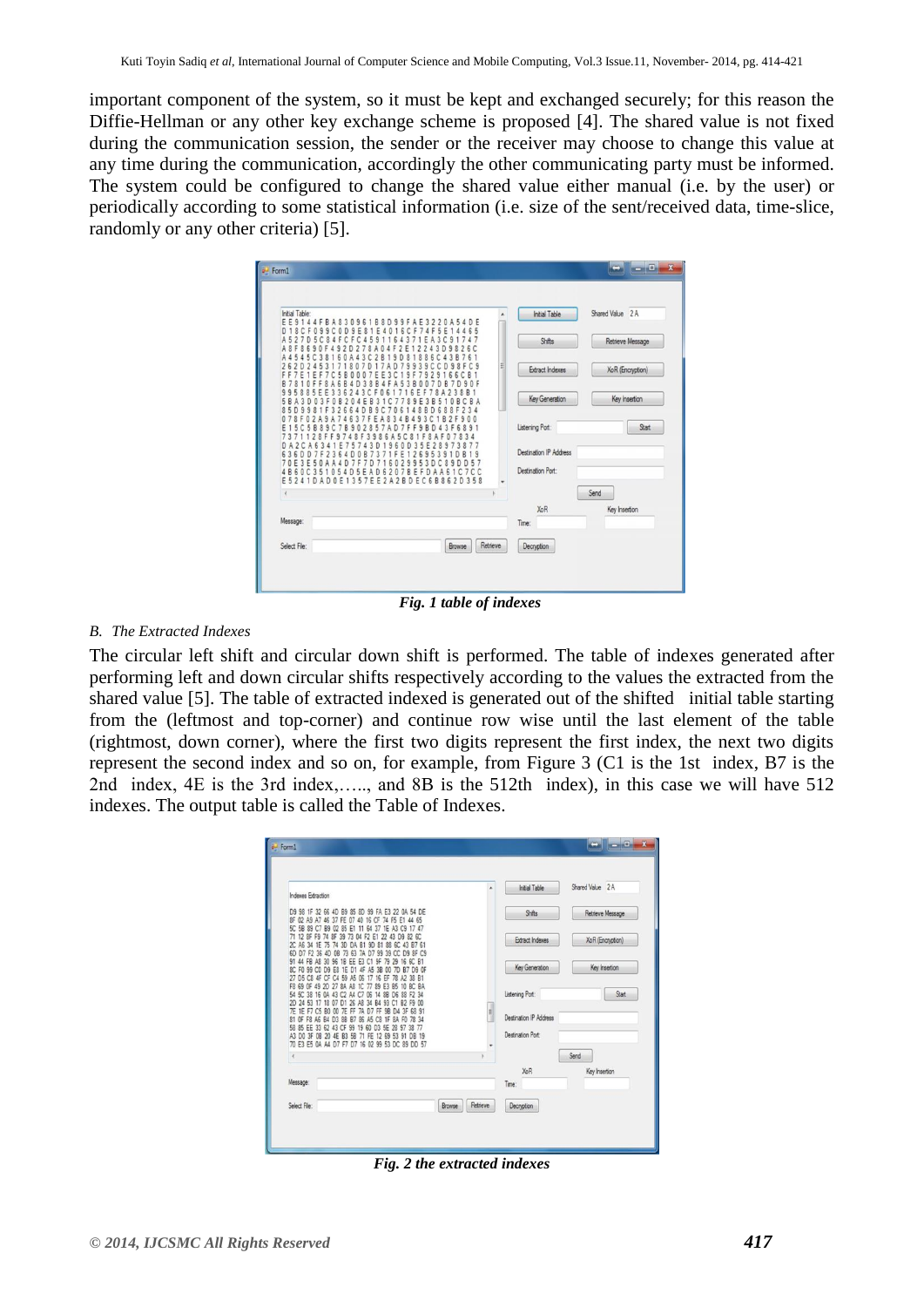# *C. Key Insertion Process*

The plain text data is the data to be sent; this data could be of any data type and format (i.e. text, audio, video … etc.) The plain text data has no restriction on size, but it is recommended to fit on one packet size minus the key size of the Maximum Transfer Unit (MTU); (Plain-Text-Size  $=$ (MTU) - (Key-size)) [5]. The system key is randomly generated or could be selected by the user, the key could be of variable length size, initially it is 1024-bit size used, and the key size can be expanded to 2048 bits or even longer than that. Since the key is dynamic the system can be configured to different keys periodically during the communication session, the users can change the key very frequently and the encryption/decryption speed and operations will not affected, where the key is sent in each single packet. The plain-text-data and the key are XoRed, the first 1024 bits of the data is XoRed with the key, the second 1024 bits of the data is XoRed with the same key and so on until no more plain-text data found. If the plain-text-data is longer or smaller than the key the only matching lengths will be XoRed, this is the reason why we choose a key of variable length size (greater than or less than the plain-text size). The key is inserted in the XoRed table generated, the insertion process is performed according to the Extracted Indexes, the first octet of the key will be inserted in the XoRed table according to the value of the first Index value and the second key octet will be inserted according to the second Index value and so on until the end of the key, where the insertion is performed at the appropriate location as indicted on the index value Converted to decimal value). For more complexity we could insert the first key octet as depending on the first three index octets or the first four index octets. This process adds more complexity and flexibility to the encryption process with no operation cost and makes it harder to the cryptanalysis.



*Fig. 3 key insertion process*

# *D. Encryption Process*

The index generation process is performed at the beginning of the encryption/decryption process and repeated when there is a need to change the shared value this means that step is less operated than the other step. The output of the Index Generator step is the Extracted Index. The Extracted Index resulted from performing a regular left-circular column shift followed by a down-circular column shift according to the Index values. The Extracted Indexes are taken out of the final result after performing the left/down circular shifts; the Indexes are 128 different indexes, these indexes will remain unchanged until the shared value is changed, changing the shared value depends on many factors for example to change the shared value very frequent will add more complexity over the plain-text and makes it harder to the attacker to guess the key, at the same time this may affect the performance by adding more delay to the packet. The key insertion process is the most used step in this algorithm, the flexibility of changing the key and use a variable key length size is the corner stone in the algorithm strength, the user may stick to a single key during the communication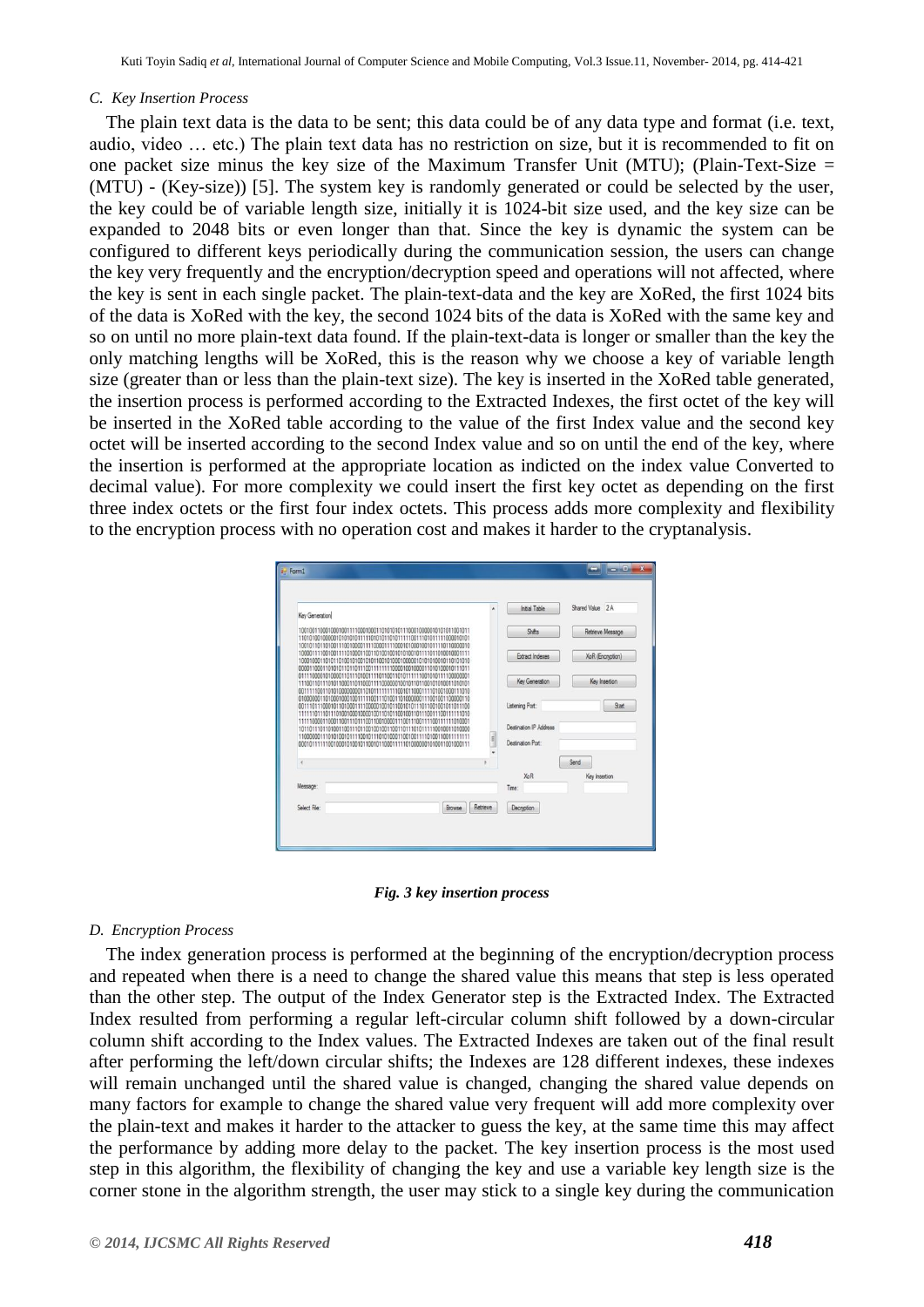process and change the shared value or stick to the same shared value and change the key, the result is the same, but it is recommended to change both of the shared value and the key, this will make it more difficult to cryptanalysis either to guess or extract the key. The XoR operations used to generate the XoRed table doesn't consume the machine resources and takes less operations, the XoR operation is very fast to perform and more enhancements like S-Boxes may be used to add more complexity and gives confusion and diffusion to the algorithm.

# *E. Decryption Process*

The index generation process is performed exactly as in the encryption part explained above. Since the process is identical at the sender and the receiver sides the explanation above is enough. The key extraction is there verse of the key insertion process; the extraction starts from the last index value (the 512th index) and ends with the first index value (the 1st index) in reverse order. When pointing to the key position the algorithm will extract the next one octet, the first extraction part represents the last key octet and so on until the whole key recovered back from the XoRed table. The decryption process is easy and straight forward, just perform an XoR operation over the received data and the recovered key, the output is exactly the original plain-text-data after get decrypted.

# **V.** RESULTS

The concept of this paper is implemented and different results are shown below, The proposed paper is implemented in .Net technology on a Pentium-IV PC with minimum 20 GB hard-disk and 1GB RAM. The propose paper's concepts shows efficient results and has been efficiently tested on different Datasets.



*Fig. 4 time Vs data size for XOR images*



*Fig. 5 time Vs data size for key insertion images*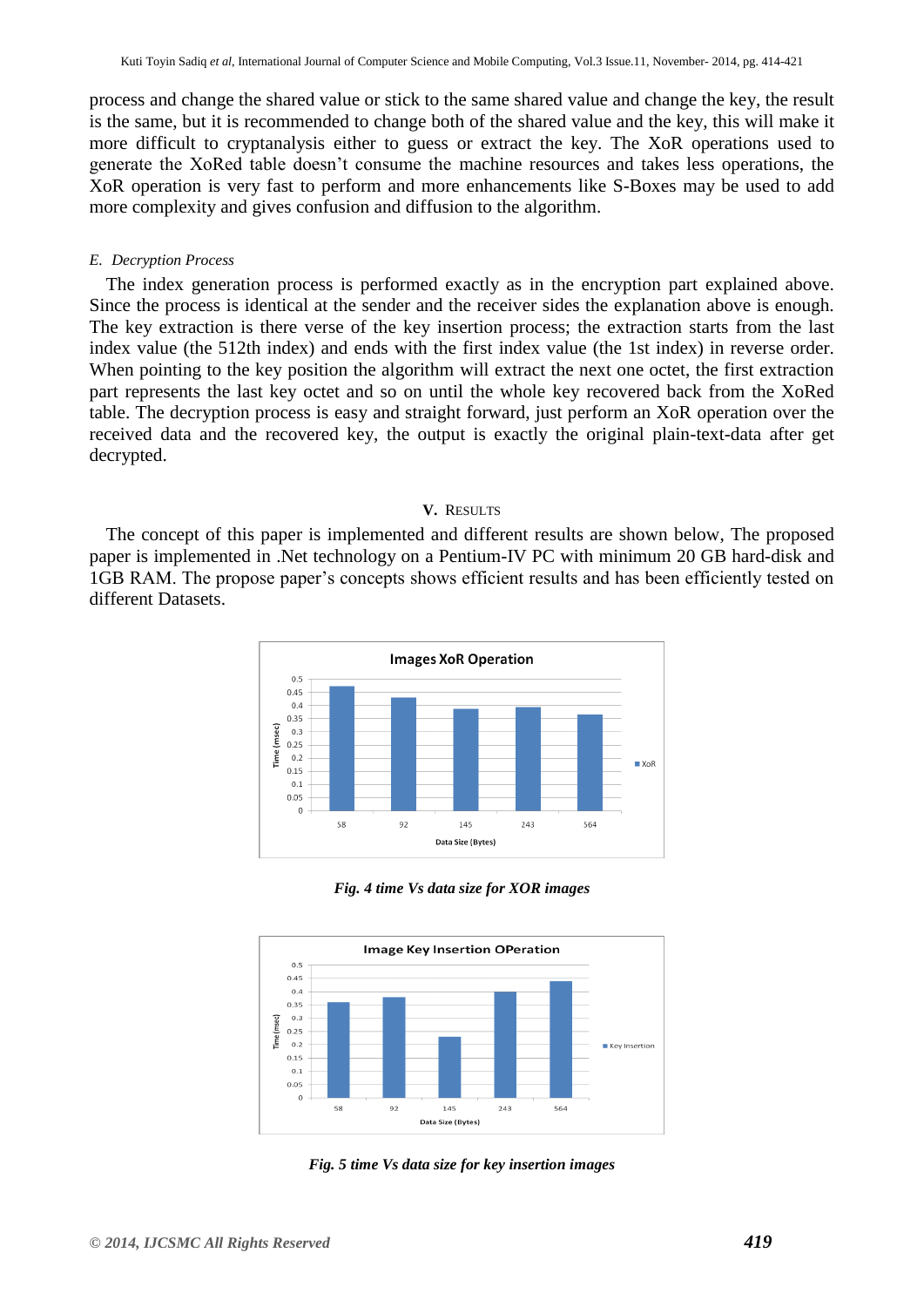

*Fig. 6 time Vs data size for XOR audio*



*Fig. 7 time Vs data size for key insertion audio*



*Fig. 8 time Vs data size images*



*Fig. 9 time Vs data size audio*